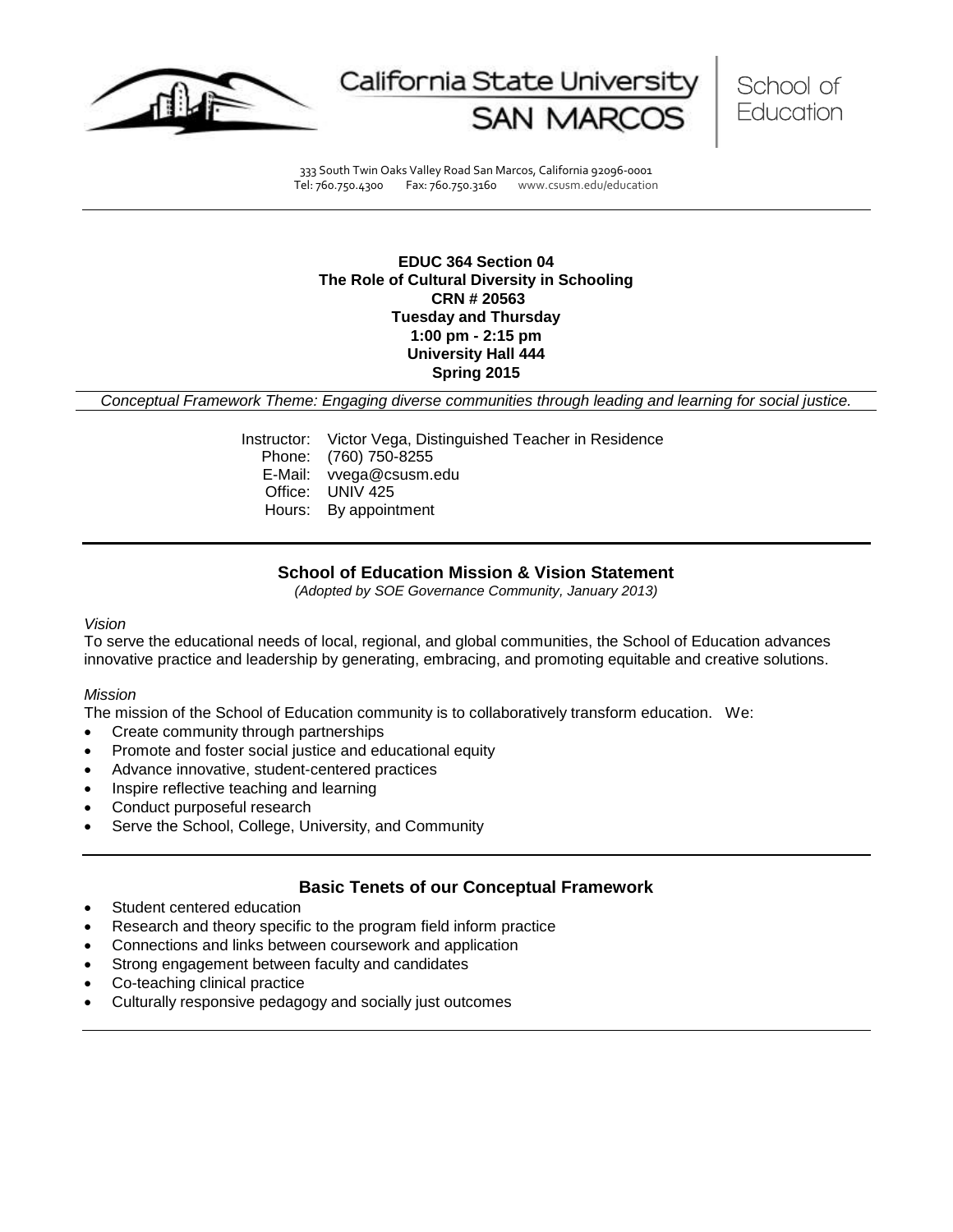# **Course Description**

Required of all credential candidates. Principles of first and second language acquisition (e.g., historical and current theories, psychology, sociocultural, political, and pedagogical factors) and issues related to notions of culture, interaction, and communication in school and community contexts (e.g., the nature of culture, manifestations of cultural contact, and cultural diversity in the United States and in California) within a theoretical and applied context.

Major units include intensive theoretical and practical articulation of culture and cultural pluralism; educational issues of race, class, gender, language, ethnicity, sexual orientation and exceptionality; social, structural, programmatic and curricular issues; and effective teaching for diverse populations.

# **Course Objectives**

Students completing EDUC 364 will be able to demonstrate:

1. Developing competencies TPE15: social justice and equity;

2. Understanding of various concepts of culture and cultural contact, and their applicability to learning and teaching;

- 3. Understanding of cultural diversity in the United States and California;
- 4. General familiarity with cultural responsive pedagogy;
- 5. Understanding of gay, lesbian, bisexual and transgender students, teachers, and families;
- 6. Understanding of marginalized student populations.
- 7. An understanding of "at risk" youth and foster children

## **Unique Course Requirements**

# **Community Service Learning**

Community Service Learning is an integral part of this class. Community Service Learning engages students in active learning experiences that enhance classroom instructional activities, while addressing social, economic, political, health, and environmental needs of people in the community. Students learn while doing and while reflecting on what they do.

## **Foster Children**

A unique aspect of this course is a focus on the educational needs of foster children. In a unique collaboration between CSUSM's College of Education, Community Service Learning and San Diego County Office of Education, Foster Youth Services Program, ALL students in this class *ARE REQUIRED* to tutor foster children as part of the Service Learning requirement for the course. There will be *NO EXCEPTIONS*. Twenty (20) of these hours can be counted towards the 45 student contact hours required for EDUC 350 and entrance into the Teaching Credential program. This is a "multi-level win" for all parties involved, youth get some services that they need, you get a deeper understanding of children so that you can be the best teacher that you can be and you can use the twenty hours towards the required forty-five hours of classroom observation for EDUC 350. Please send any questions and comments regarding Tutor Connection to Michelle Bailow at **mbailow@sdcoe.net**.

## **Required Texts**

Nieto, S., and Bode, P. (2012). *Affirming Diversity: The Sociopolitical Context of Multicultural Education*. Boston: Pearson Education, Inc. ISBN: 9780131367340

## **Authorization to Teach English Learners**

This credential program has been specifically designed to prepare teachers for the diversity of languages often encountered in California public school classrooms. The authorization to teach English learners is met through the infusion of content and experiences within the credential program, as well as additional coursework. Candidates successfully completing this program receive a credential with authorization to teach English learners.*(Approved by CCTC in SB 2042 Program Standards, August 02)*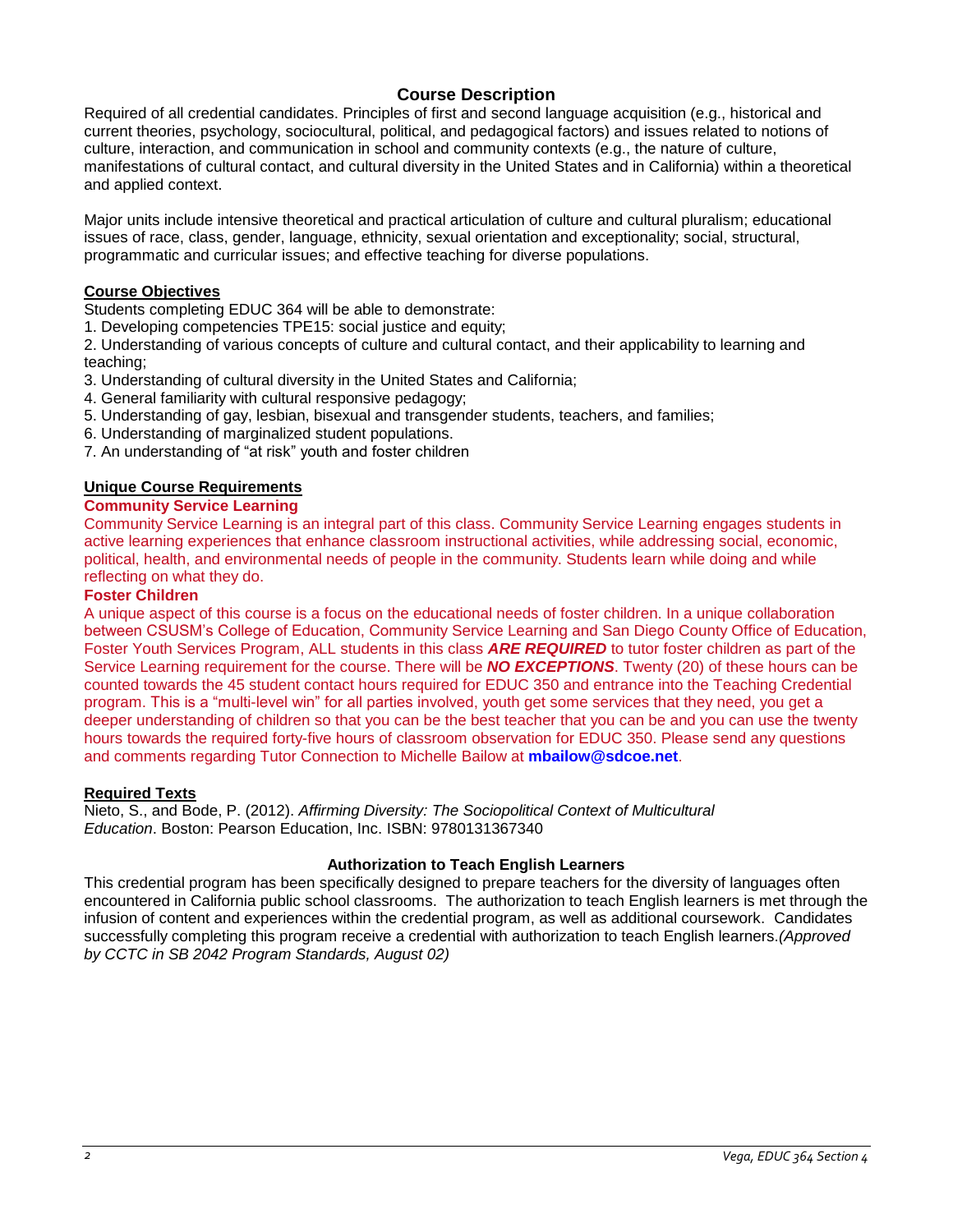## **STUDENT LEARNING OUTCOMES**

## **Teacher Performance Expectation (TPE) Competencies**

The course objectives, assignments, and assessments have been aligned with the CTC standards for the Multiple or Single Subject Credential. This course is designed to help teachers seeking a California teaching credential to develop the skills, knowledge, and attitudes necessary to assist schools and district in implementing effective programs for all students. The successful candidate will be able to merge theory and practice in order to realize a comprehensive and extensive educational program for all students. You will be required to formally address the following TPEs in this course:

## TPE 15: Social Justice and Equity

Teacher candidates will be able to identify issues of social justice and equity in the classroom and can apply appropriate instructional strategies to ensure equal outcomes for diverse students. They will be familiar with ideas, definitions, and major theorists in the fields of multicultural education, social reconstruction, and democratic education. Pluralism and divergent perspectives on educating students will be the foundation of designing effective lessons and instructional practices for diverse students. Candidates will understand when and how to collaborate with others, especially curriculum specialists, community leaders, and parents on preparing relevant and appropriate instructional activities, curricular units, and school structures that would provide equitable outcomes for students from different linguistic, cultural, and social economic backgrounds.

## **California Teacher Performance Assessment (CalTPA)**

Beginning July 1, 2008 all California credential candidates must successfully complete a state-approved system of teacher performance assessment (TPA), to be embedded in the credential program of preparation. At CSUSM this assessment system is called the CalTPA or the TPA for short.

To assist your successful completion of the TPA, a series of informational seminars are offered over the course of the program. TPA related questions and logistical concerns are to be addressed during the seminars. Your attendance to TPA seminars will greatly contribute to your success on the assessment.

Additionally, SOE classes use common pedagogical language, lesson plans (lesson designs), and unit plans (unit designs) in order to support and ensure your success on the TPA and more importantly in your credential program.

The CalTPA Candidate Handbook, TPA seminar schedule, and other TPA support materials can be found on the SOE website: <http://www.csusm.edu/education/CalTPA/ProgramMaterialsTPA.html>

## **Assessment of Professional Dispositions**

Assessing a candidate's dispositions within a professional preparation program is recognition that teaching and working with learners of all ages requires not only specific content knowledge and pedagogical skills, but positive attitudes about multiple dimensions of the profession. The School of Education has identified six dispositions – social justice and equity, collaboration, critical thinking, professional ethics, reflective teaching and learning, and life-long learning—and developed an assessment rubric. For each dispositional element, there are three levels of performance - *unacceptable*, *initial target*, and *advanced target*. The description and rubric for the three levels of performance offer measurable behaviors and examples.

The assessment is designed to provide candidates with ongoing feedback for their growth in professional dispositions and includes a self-assessment by the candidate. The dispositions and rubric are presented, explained and assessed in one or more designated courses in each program as well as in clinical practice. Based upon assessment feedback candidates will compose a reflection that becomes part of the candidate's Teaching Performance Expectation portfolio. Candidates are expected to meet the level of *initial target* during the program.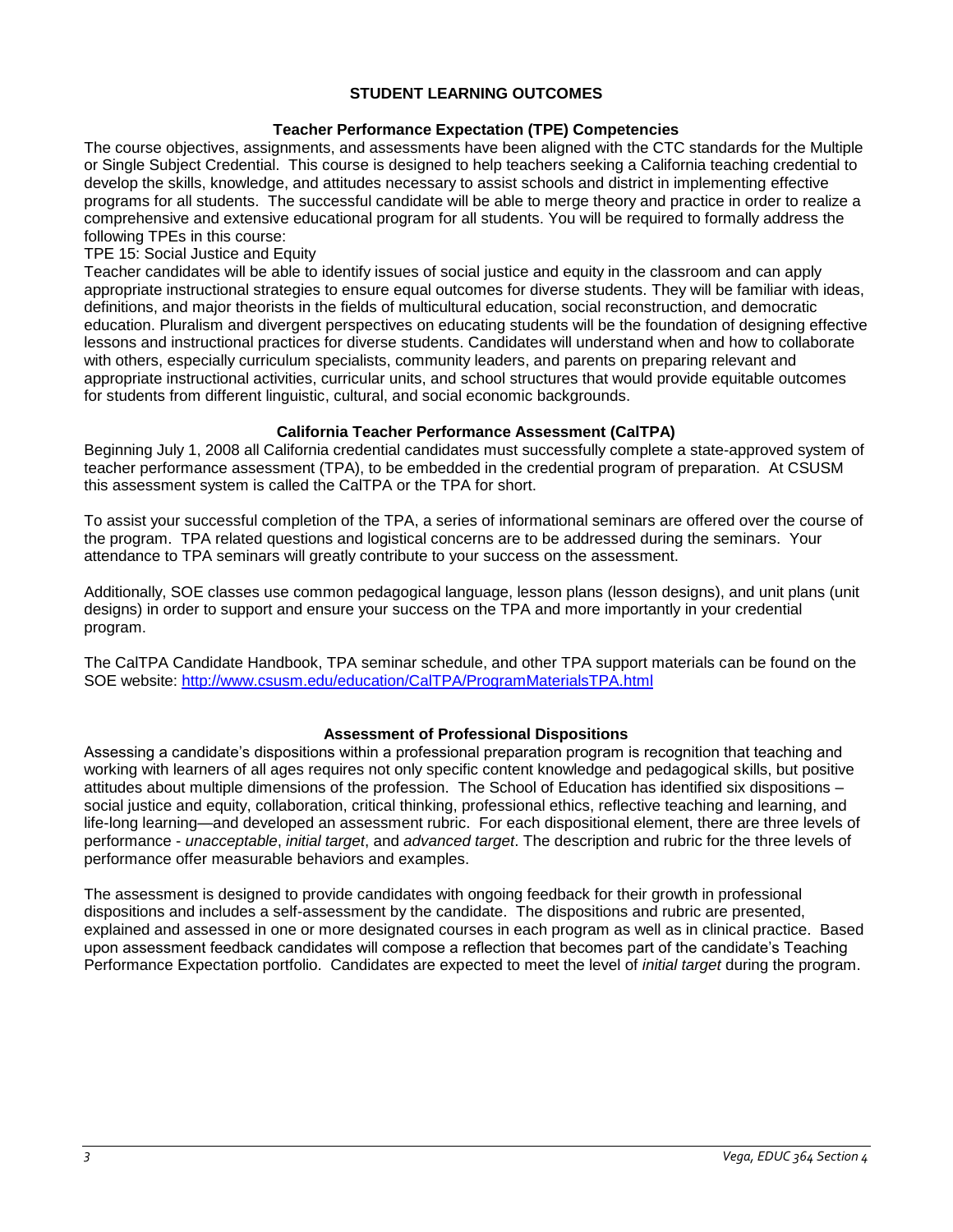## **School of Education Attendance Policy**

Due to the dynamic and interactive nature of courses in the School of Education, all candidates are expected to attend all classes and participate actively. At a minimum, candidates must attend more than 80% of class time, or s/he may not receive a passing grade for the course at the discretion of the instructor. Individual instructors may adopt more stringent attendance requirements. Should the candidate have extenuating circumstances, s/he should contact the instructor as soon as possible. *(Adopted by the COE Governance Community, December, 1997).*

Instructor application of attendance policy: Students are encouraged and expected to attend all sessions during the course, however, since we all have unforeseeable circumstances, one absence will be excused without penalty. For each additional absence, there will be a reduction of 40% in this grade category. In regards to partially missed sessions, for every 30 minutes that a student is not in class, their grade in this category will be reduced by 20%. Additionally, if you miss more than three class sessions (this includes late arrivals and departures), you cannot pass the class. Please remember to sign in for each class session.

## **Students with Disabilities Requiring Reasonable Accommodations**

Candidates with disabilities who require reasonable accommodations must be approved for services by providing appropriate and recent documentation to the Office of Disable Student Services (DSS). This office is located in Craven Hall 4300, and can be contacted by phone at (760) 750-4905, or TTY (760) 750-4909. Candidates authorized by DSS to receive reasonable accommodations should meet with their instructor during office hours or, in order to ensure confidentiality, in a more private setting.

## **All University Writing Requirement**

The writing requirements for this class will be met as described in the assignments. Every course at the university, including this one must have a writing requirement of at least 2500 words.

## **CSUSM Academic Honesty Policy**

"Students will be expected to adhere to standards of academic honesty and integrity, as outlined in the Student Academic Honesty Policy. All written work and oral presentation assignments must be original work. All ideas/materials that are borrowed from other sources must have appropriate references to the original sources. Any quoted material should give credit to the source and be punctuated with quotation marks.

Students are responsible for honest completion of their work including examinations. There will be no tolerance for infractions. If you believe there has been an infraction by someone in the class, please bring it to the instructor's attention. The instructor reserves the right to discipline any student for academic dishonesty in accordance with the general rules and regulations of the university. Disciplinary action may include the lowering of grades and/or the assignment of a failing grade for an exam, assignment, or the class as a whole."

Incidents of Academic Dishonesty will be reported to the Dean of Students. Sanctions at the University level may include suspension or expulsion from the University.

## **Plagiarism:**

As an educator, it is expected that each candidate will do his/her own work, and contribute equally to group projects and processes. Plagiarism or cheating is unacceptable under any circumstances. If you are in doubt about whether your work is paraphrased or plagiarized see the Plagiarism Prevention for Students website [http://library.csusm.edu/plagiarism/index.html.](http://library.csusm.edu/plagiarism/index.html) If there are questions about academic honesty, please consult the University catalog.

## **Use of Technology**

Candidates are expected to demonstrate competency in the use of various forms of technology (i.e. word processing, electronic mail, Moodle, use of the Internet, and/or multimedia presentations). Specific requirements for course assignments with regard to technology are at the discretion of the instructor. Keep a digital copy of all assignments for use in your teaching portfolio. All assignments will be submitted online, and some will be submitted in hard copy as well. Details will be given in class.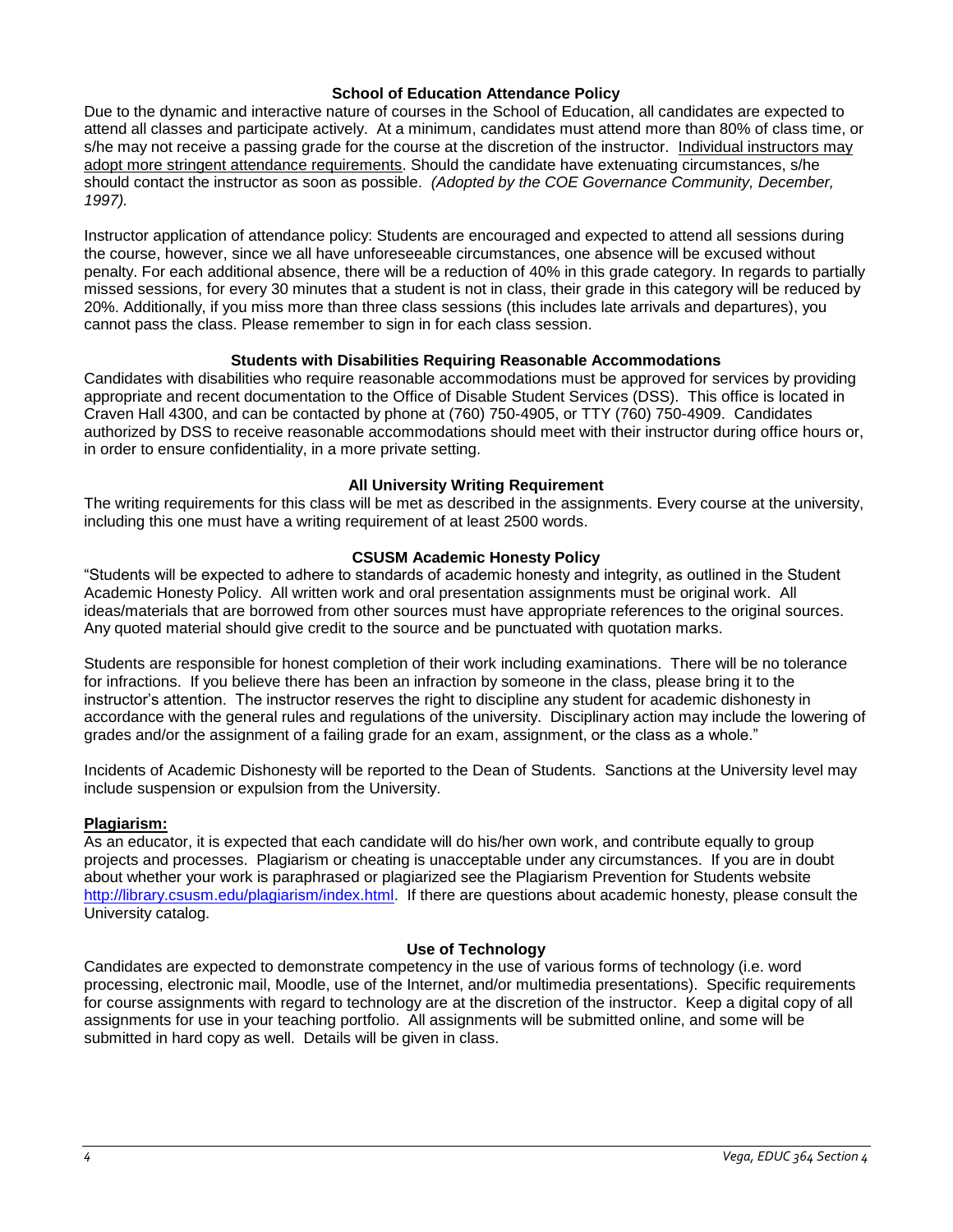## **Electronic Communication Protocol**

Electronic correspondence is a part of your professional interactions. If you need to contact the instructor, e-mail is often the easiest way to do so. It is my intention to respond to all received e-mails in a timely manner. Please be reminded that e-mail and on-line discussions are a very specific form of communication, with their own nuances and etiquette. For instance, electronic messages sent in all upper case (or lower case) letters, major typos, or slang, often communicate more than the sender originally intended. With that said, please be mindful of all e-mail and on-line discussion messages you send to your colleagues, to faculty members in the School of Education, or to persons within the greater educational community. All electronic messages should be crafted with professionalism and care.

Things to consider:

- Would I say in person what this electronic message specifically says?
- How could this message be misconstrued?
- Does this message represent my highest self?
- Am I sending this electronic message to avoid a face-to-face conversation?

In addition, if there is ever a concern with an electronic message sent to you, please talk with the author in person in order to correct any confusion.

## **Course Requirements**

## **Assignments:**

## **Personal History of Otherness: Who am I? (25 points)**

This assignment gives you the chance to analyze your personal history as you see yourself in terms of the eight categories of *otherness*: race/ethnicity, gender, religion, sexual orientation, socioeconomic status, age, physical/mental ability, and language. Throughout this analysis you will also provide an overview of your family/social context as well as a final reflection on what you learned during this critical reflection. This information will help you learn about yourself as you discover how others view you in our society, how your future students might view you, and how you might view your students from diverse backgrounds. This assignment meets the university writing requirement of at least 2500 word paper for the course. Instructions are on Cougar Courses.

## **Reading Reflections (20 points)**

Submit a reflection commenting on the course readings. Please include personal connections, explanations as to how and why your perspective as an educator has changed, or is changing, and what you think your next steps will be in understanding the needs of diverse students in relation to the readings. Please focus on social justice and equity. Be introspective, addressing issues and experiences from the readings that spark your imagination. Ten entries are expected. Each submission is worth 2 points toward your grade. **Connections to the course readings are a way to verify that the assigned readings have been completed.** The final reflection will be your Final Project Proposal--also worth two points. Additionally, assigned readings in Cougar Courses will be assessed through class participation and discussion.

## **Peer Teaching (10 points)**

You are required to sign up with a peer teaching group. Your group will be responsible for teaching your classmates the assigned material in *Affirming Diversity* for one session of the course. Your group will condense the information from your assigned chapter in such a way as to make the content accessible to your classmates. You will provide a 15-20 minute discussion that is interactive and should engage the class and allow us to examine the material in a meaningful way that promotes critical thinking and varied perspectives. You may also share additional resources found related to the topics.

## **Foster Youth Reflection (10 points)**

Please write a 1-2 page typed journal entry reflection as to what you know, think, feel, etc. about foster youth and your experience as a tutor. Upload one copy to Cougar Course and email another to Michelle Bailow at mbailow@sdcoe.net.

## **Moodle Tasks/Forums (5 points)**

This course blends online and face-to-face delivery. A substantial proportion of the content is delivered face-to face. Three class sessions will be on-line. Moodle tasks should take about the equivalent of class time. Please refer to the Cougar Course shell for the assignments that will be posted under the corresponding Moodle date.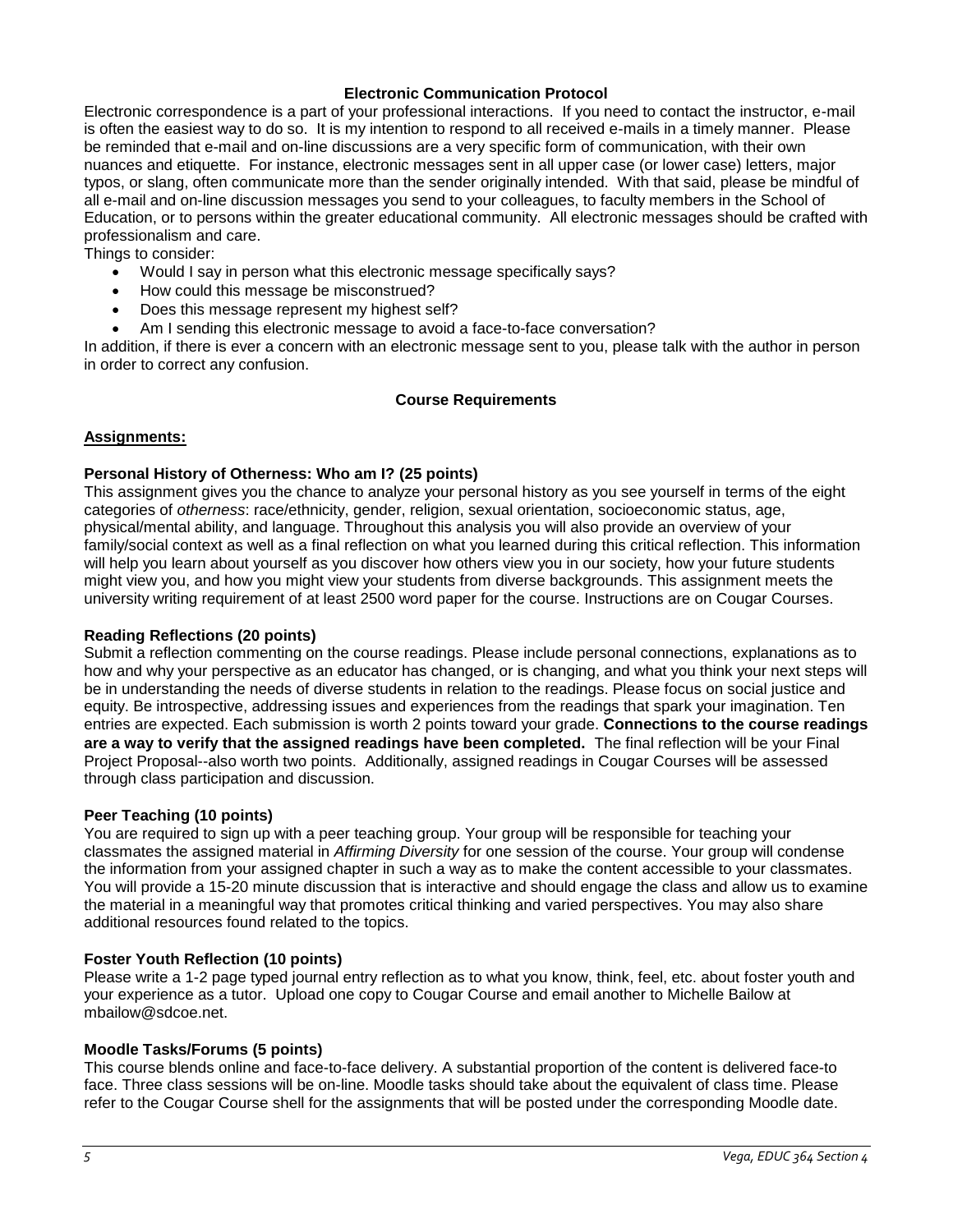Forums are is worth a total of 5 points toward your final grade. A missing post to a forum will be counted as an absence from class.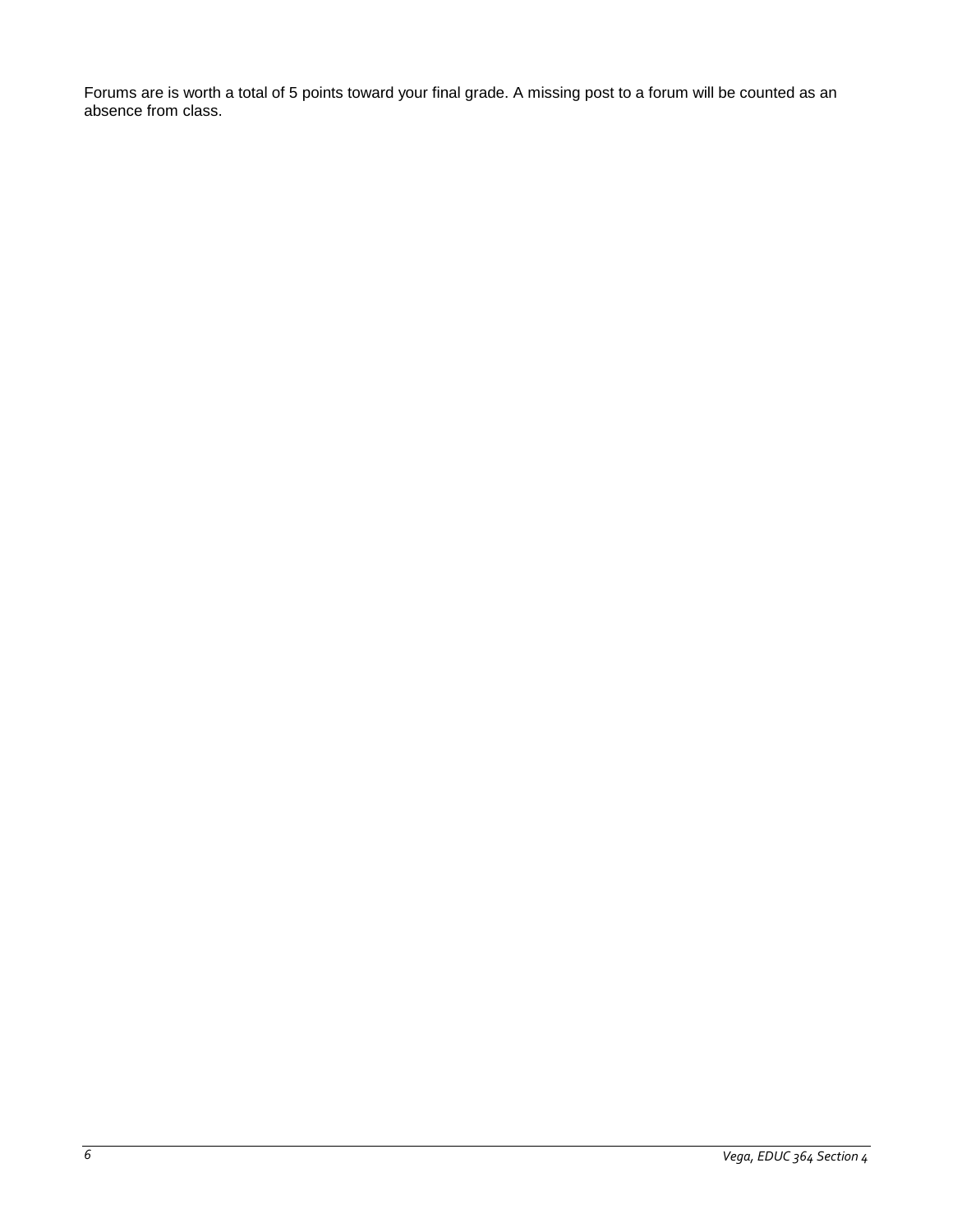# **Final Project (20 points)**

Choose one of the following activities. All students will make a 10-20 minute presentation and a write up. You may work independently or in small groups. **All students will submit a brief proposal to the instructor no later than session ten outlining the question or issue you intend to address with your project.**

*A. Visit the Museum of Tolerance in Los Angeles (this includes the Simon Weisenthal Center):* Write a 2 page reflective paper describing the experience and how you could incorporate this trip with your future classroom.

*B. Attend a Fall 2014 Arts and Lectures Series event at CSUSM:* [http://www.csusm.edu/al/calendar.html.](http://www.csusm.edu/al/calendar.html) Write a 2 page reflective paper describing your experience and how it is relevant to our course objectives. Create or find lessons that will help you address these issues in the classroom.

*C. Simulation Game/ Simulation Exercise:* Develop a game or an exercise that increases the awareness of your students in working with culturally diverse groups, or with students with exceptional needs. Your target group should be the age group that you plan on teaching. Please make your game/ exercise complete; that is, it should be ready to function when you present in class. For your presentation you will want to have the objective of the game/ exercise, how it functions, the rules, etc. Come to class, briefly tell us about the steps that you took to create it and then let the class use it. Debrief as necessary. Prepare a 1-2 page paper describing the who, what, where, how and why of your game/ exercise. This may be a collaborative write-up.

*D. School diversity assessment:* Working with 2-3 classmates, provide a research-based assessment of two or more schools from the same district. This assessment will be a comparison of academic achievement, staff characteristics, community resources, and parental involvement/outreach programs at the sites. Your final project may take the form of a PowerPoint, movie, poster, or some other type of creative way to present the information. More detailed directions, examples, and a rubric for grading assignment will be given in class.

*E. Self designed project:* You may design your own project addressing a significant issue or question related to the course objectives. This is your opportunity to personalize your learning and to be creative! You may incorporate multi-media, visual and/or performing arts. Please submit a 1-2 page written description of its design and significance in dealing with students from culturally diverse backgrounds.

## **Attendance, Participation, and Professional Disposition (10 points)**

First is the expectation that you will attend all class sessions prepared to actively participate in class activities, group and individual sharing, and discussions on various topics and assigned reading. Please see the guidelines for the School of Education Attendance Policy and the attendance requirements for this course on page 4 of this syllabus. Please communicate any attendance issues directly with the instructor. Students are allowed 1 absence. Every absence thereafter will result in a 40% drop in this category. **Therefore, individual students with more than 3 absences cannot earn an A in this class.** Your professional disposition is related to how you conduct yourself in class in relation to social justice and equity, collaboration, critical thinking, professional ethics, reflective teaching and learning, and life-long learning. Respect, professionalism, and when appropriate, charity, are necessary for a positive, healthy learning environment. All students are entitled to their opinions. Students demonstrating negative attitudes and /or disruptive behavior will not be tolerated under any circumstances and will be referred immediately to the University Dean of Student Affairs and/or the CEHHS Associate Dean. Grades and course credit may be affected by inappropriate professional dispositions and/or behavior.

## **Electronic Submissions of Assignments**

All assignments are to be turned into the Moodle shell (Cougar Course) on time. Points will be deducted for late submissions as the work you do is essential to the discussions conducted in this course. Make sure you turn in the assignments in Word, 12 font, in Times New Roman.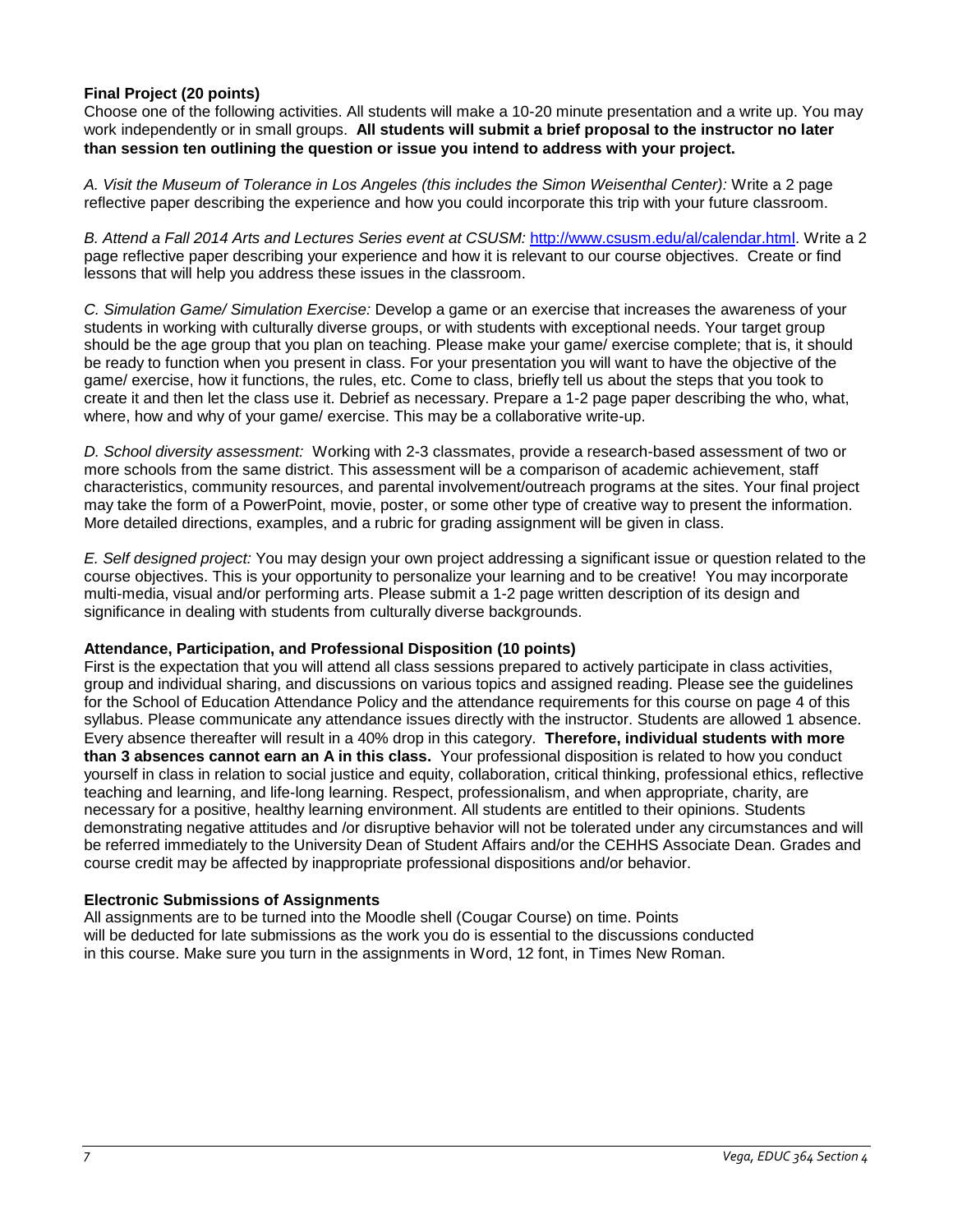# **Grading Standards**

All students will come prepared to class; readings and homework assignments are listed on the dates on which they are due. All required work is expected to be on time. One grade level will be deducted for each class meeting for which it is late (e.g., an "A" assignment that is submitted one class session late will be marked down to a "B"). Unless prior instructor approval is secured, assignments will not be accepted three class sessions after which they are due. Exceptions will be handled on a case-by-case basis, as determined by the instructor.

It is expected that students will proofread and edit their assignments prior to submission. Students will ensure that the text is error- free (grammar, spelling), and ideas are logically and concisely presented. The assignment's grade will be negatively affected as a result of this oversight. Each written assignment will be graded approximately 80% on content and context (detail, logic, synthesis of information, depth of analysis, etc.), and 20% on mechanics (grammar, syntax, spelling, format, uniformity of citation, etc.). All citations, where appropriate, will use American Psychological Association (APA) format. Consult American Psychological Association (APA) Manual, 5th edition for citation guidance.

Grading will also include a component of "professional demeanor." Students will conduct themselves in ways that are generally expected of those who are entering the education profession. This includes but is not limited to:

- On-time arrival to all class sessions;
- Advance preparation of readings and timely submission of assignments;
- Respectful participation in all settings (e.g., whole group, small group, in/outside of class)

| Personal History of Otherness                       | 25 points           |
|-----------------------------------------------------|---------------------|
| <b>Reading Reflections</b>                          | 20 points           |
| Peer Teaching Demonstration                         | 10 points           |
| <b>Foster Youth Reflection</b>                      | 10 points           |
| <b>Final Project</b>                                | 20 points           |
| <b>On-line Discussion Forums</b>                    | 5 points            |
| Attendance, Participation, Professional Disposition | 10 points           |
|                                                     | 100 points possible |

## **Grading Scale**

| $95 - 100$ A  | $90 - 94$ A - |
|---------------|---------------|
| $87 - 89 B +$ | $83 - 86 B$   |
| $80 - 82 B$   | $77 - 79$ C+  |
| 73—76 C       | $70 - 72$ C - |
| 60—69 D       | $0 - 59 F$    |

# **Assessment Rubric/ Grade Descriptors**

**A=Exceeds Expectations:** The student consistently performs and participates in an **exemplary** manner. Each assignment receives in-depth exploration and reflection based upon research, observations and classroom implementation, when possible. All work is submitted in a professional manner using APA style when appropriate. Presentations are consistent with professional expectations, providing appropriate visual aids, appropriate handouts, and are well prepared. Professional and responsible behavior, including timely attendance and submission of assignments, are practiced in a consistent manner.

**B=Adequately Meets Expectations**: The student meets outcomes expectations in a **satisfactory** manner. Each assignment is based upon research, observations and classroom implementation, when possible. Generally, work is submitted in a professional manner using APA style when appropriate. Generally, presentations are consistent with professional expectations, providing appropriate visual aids, appropriate handouts, and are well prepared. Most of the time, professional and responsible behavior, including timely attendance and submission of assignments, are practiced in a consistent manner.

**C=Minimal Performance:** The student's skills are weak and do not meet expectations. Each assignment is based upon opinion rather than research, theory, and best practices. Reflection is shallow. Assignments are submitted without APA style, thorough proofreading and organization.

The student needs a great deal of guidance. The student is consistently late with work and has classroom attendance problems.

**"D" or "F" students** fail to meet the minimum requirements of a "C." The specific grade will be determined based on rate of assignment completion, attendance, etc.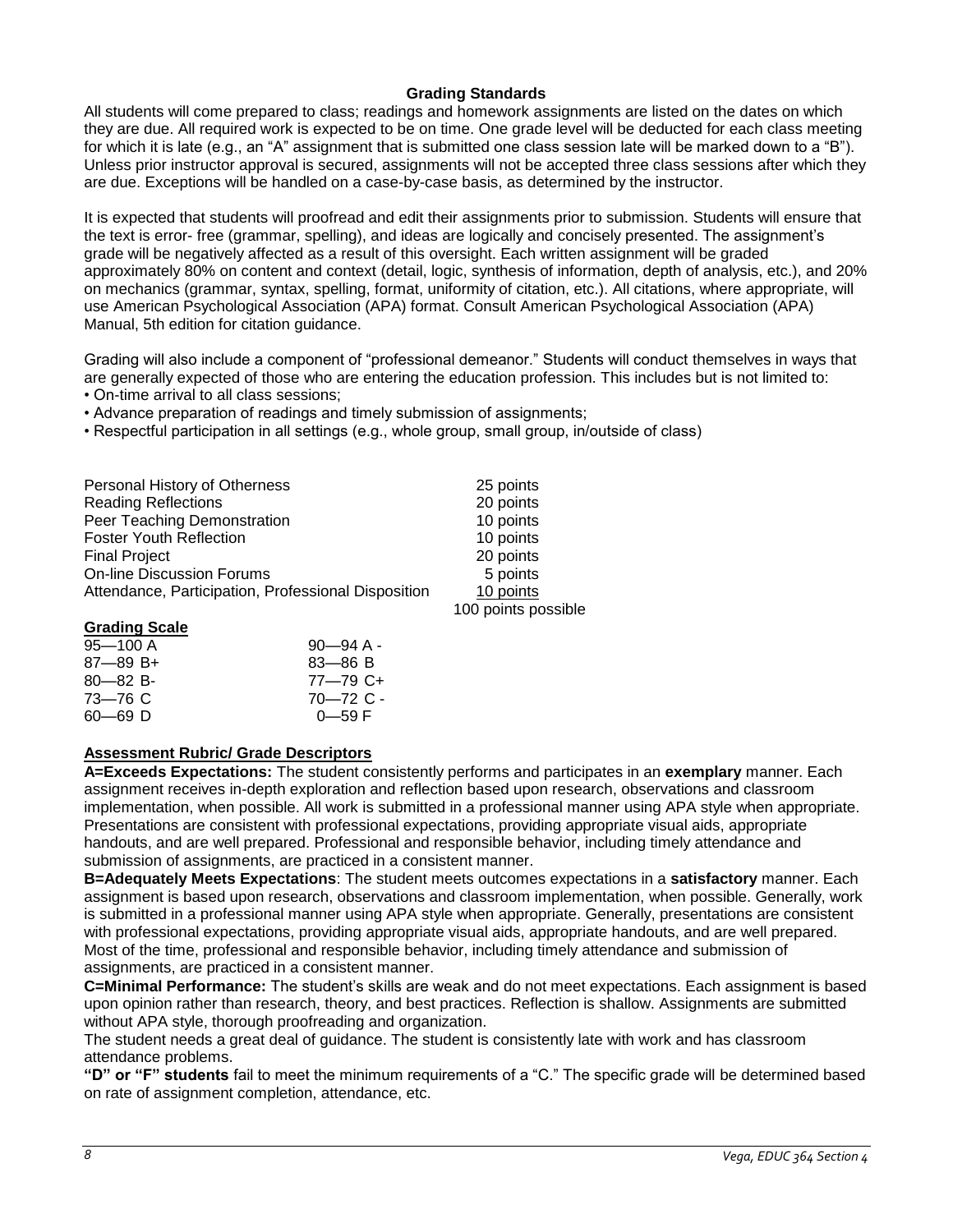# **Tentative Course Schedule**

| <b>Week</b> | <b>Date</b>                                 | <b>Topics</b>                                                                  | <b>Readings and Assignments</b><br>Due by Thursday                                                             |
|-------------|---------------------------------------------|--------------------------------------------------------------------------------|----------------------------------------------------------------------------------------------------------------|
| Week 1      | Tuesday, January 20                         | Introductions<br>Syllabus<br><b>Tutor Connection Introduction</b>              | Bring a copy of the syllabus to class or<br>have it accessible on a laptop or tablet.<br>Livescan appointments |
|             | Thursday, January 22                        | <b>Multicultural Education</b>                                                 |                                                                                                                |
| Week 2      | Tuesday, January 27<br>Thursday, January 29 | <b>Multicultural Education</b><br>Tutor Connection: Core                       | Read: Nieto Ch. 1-2 and readings on<br>Cougar Course<br><b>Submit: Reading Reflection</b>                      |
|             |                                             |                                                                                | Due next class: watch video- Race: The<br>Power of an Illusion                                                 |
| Week 3      | Tuesday, February 3                         | Racism, Discrimination, and<br><b>Expectations of Students'</b><br>Achievement | Read: Nieto Ch. 3 and readings on<br>Cougar Course                                                             |
|             | Thursday, February 5*                       | <b>Tutoring Connection:</b><br><b>Boundaries</b>                               | <b>Submit: Reading Reflection</b>                                                                              |
| Week 4      | Tuesday, February 10                        | Structural and Organizational<br>Issues in Schools,<br><b>GATE Students</b>    | Read: Nieto Ch. 4 and readings on<br>Cougar Course                                                             |
|             | Thursday, February 12*                      | Tutor Connection: WRAT                                                         | <b>Submit: Reading Reflection</b>                                                                              |
| Week 5      | Tuesday, February 17                        |                                                                                | Culture, Identity, and Learning Read: Nieto Ch. 5 and readings on<br>Cougar Course                             |
|             | Thursday, February 19                       | On-line                                                                        | <b>Submit: Reading Reflection</b><br><b>Submit: Moodle Task</b><br>Time Wise Video & Forum                     |
| Week 6      | Tuesday, February 24                        | Linguistic Diversity in U.S.<br>Classrooms                                     | Read: Nieto Ch. 6 and readings on<br>Cougar Course                                                             |
|             | Thursday, February 26                       | On-line                                                                        | <b>Submit: Reading Reflection</b><br><b>Submit: Moodle Task</b><br>In the White Man's Image Video &<br>Forum   |
| Week 7      | Tuesday, March 3                            | <b>Understanding Student</b><br>earning and School<br>Achievement: Deficit     | Read: Nieto chapter 7 and readings on<br>Cougar Course                                                         |
|             | Thursday, March 5*                          | Perspectives, Cultural Ecology<br>Theory and Caring                            | <b>Submit: Reading Reflection</b>                                                                              |
|             |                                             | <b>Tutor Connection: Behavior</b><br>Management                                |                                                                                                                |
| Week 8      | Tuesday, March 10                           | Learning from Students                                                         | Read: Nieto chapter 8 and readings on<br>Cougar Course                                                         |
|             | Thursday, March 12                          | Writing Workshop: Bring<br>Personal History of Otherness<br>draft to class.    | <b>Submit: Reading Reflection</b>                                                                              |